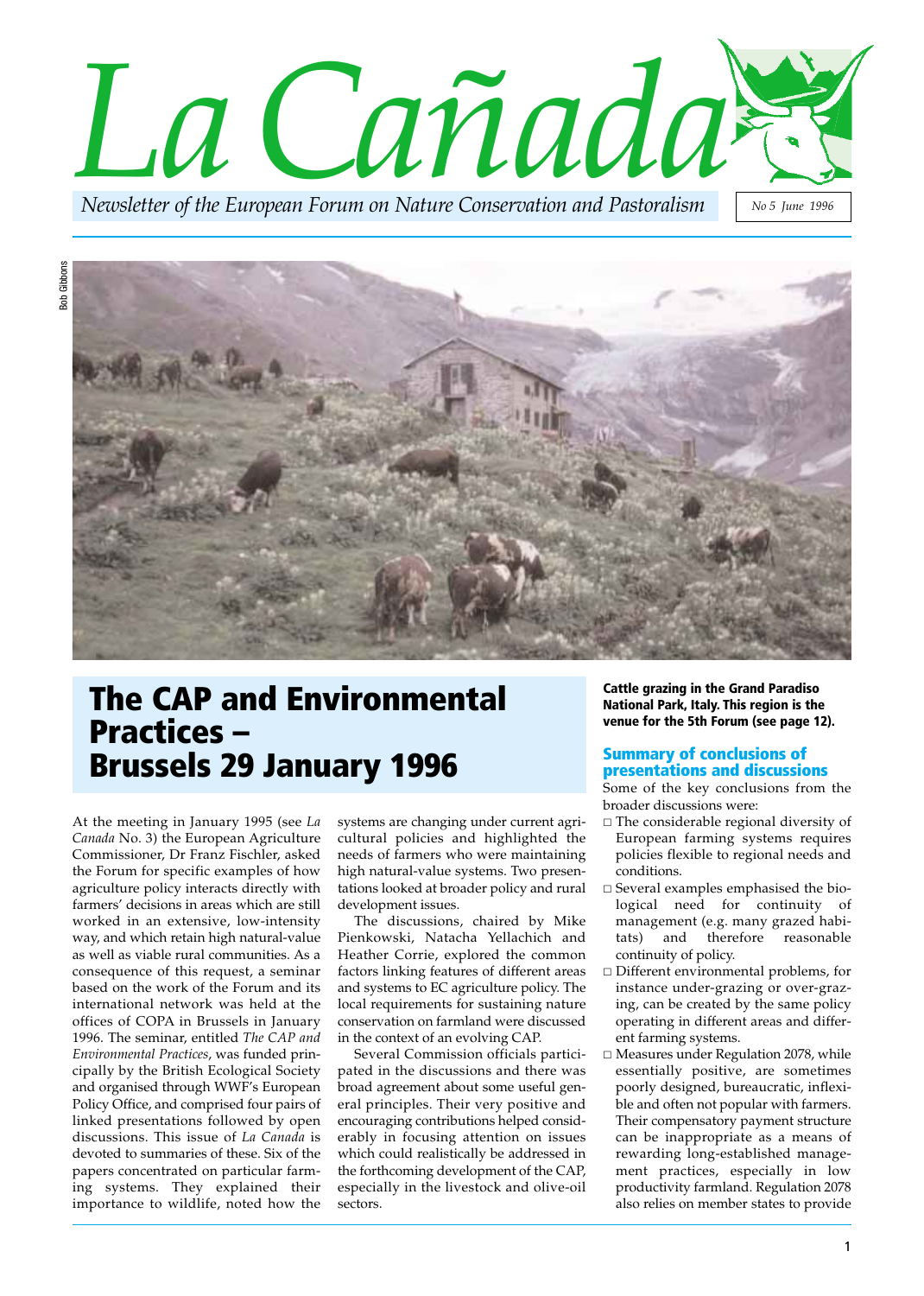matching funding – some are reluctant to do this.

- From the nature conservation standpoint there is no neat distinction between livestock and arable farming – the priority in many parts of Europe is a continuation of appropriate types of mixed farming. This needs to be reflected at the policy level.
- □ The relationship between farming and nature is often complex, requiring a sophisticated understanding. It can be difficult to put into practical management recommendations for policy purposes. In high natural-value farmland the priority is often to find ways of maintaining the *status quo.*

#### **Ways of taking ideas forward**

Several possible solutions to these problems and ways of strengthening EC or national policies to benefit the environment were discussed, including:

- Exploring cross-compliance propositions for the CAP livestock and arable support policies.
- Attempting to match livestock numbers closely to the regional or local optimum carrying capacity of the land, perhaps initially in key areas. This would have to be achieved at the national or more local level.
- $\Box$  Redistributing more of the existing CAP support to high natural-value

farmland and exploring forms of graded support or modulation.

- $\Box$  Exploring possibilities for providing more assistance for labour (e.g. shepherding) rather than for production.
- □ Better integration of environmental and rural development policies could be achieved and could be beneficial.

There is often a coincidence of interest between nature conservation, cultural and social issues. The creation of traditional employment in the production of niche products using local resources and premium products from 'natural' farmland could benefit many areas.

#### **The future**

One aim of the seminar was a frank interchange of ideas and an open discussion of the realities of the process of policy reform. This was achieved but there are clearly still many problems to be overcome. There was a timely warning from the Commission – various initiatives have already been taken in the Common Market Organisations but the response from member states has been very limited and characteristic of their attitude to targeting and differentiation.

Unfortunately, the message from all presentations was that the direction of change was generally adverse for nature, reflecting the trend towards increasing marginalisation of less intensive farming

and more environmentally sensitive systems. There are also strong competing land uses, such as forestry and irrigation.

On a less pessimistic note, the opportunities for integration of environmental policy into a broader rural policy were discussed, together with the need to evaluate the limited experience to date and to build on successful regional and local examples. We need to know what has worked and what has failed. From the scientific and agricultural points of view, more research on the basic relationship between management and environmental impact would be valuable to allow better advice to be provided to policy makers. There is also a need to evaluate the effects on the ground in different areas of past and existing policies as well as the impacts in different member states.

Finally, we must maintain a vision for the future – a future for the CAP has been set out in the Fischler Strategy Paper, but the debate stimulated by this paper also needs to include a vision for high naturalvalue farming systems.

Forum participants were encouraged by the readiness of Commission officials to discuss key questions and there was a general feeling that many useful contacts were made which will be maintained and developed.

*David Baldock, Eric Bignal & Mike Pienkowski*

### **The olive-oil economy in the hill and mountain districts of Central Italy**

Olive groves extend over approximately 1,000,000ha in Italy. From a nature conservation viewpoint the value of the cultivation system has declined in the last four decades, especially in the hill and mountain districts of Central Italy. A number of new intensive groves has been planted in flat or low hill areas where drip irrigation, fertilisers and pesticides are used to increase the production of olives. The olive groves may be grouped into four categories according to the level of management and to the productivity of the trees: intensive, extensive, marginal and abandoned.

For the conservation of biodiversity, the most valuable olive groves are the marginal ones, which shelter a number of insects, reptiles and passerine birds which are exclusive to this type of Mediterranean parkland.

The intensive and the extensive olive groves are regularly exploited by farmers,

but only in the intensive groves is the exploitation system sustainable under the current economic situation. Thus, extensive olive groves are only worth exploiting if the labour to harvest the olives is provided by the farmer himself.

Marginal olive groves are only harvested in high production years and then again by the farmer himself. The oil is used for family consumption, any surplus being sold to local customers. Abandoned olive groves are not exploited at all. With the current regime of subsidies, the oil producer obtains 1.0 ECU per kg of oil.

|             | Density<br>of trees | Productivity  | Grass<br>Management   |
|-------------|---------------------|---------------|-----------------------|
|             | per ha              | tonnes per ha |                       |
| Intensive   | >150                | 3-6           | herbicides<br>/plough |
| Extensive   | 100-150             | $1 - 3$       | plough/cut<br>/sheep  |
| Marginal    | $<$ 100             | $<$ 1 sheep   |                       |
| Abandoned - |                     |               |                       |

Besides the very low productivity of the marginal olive groves, where management costs can be sustained only if there is cheap labour available, there are other constraints on the development of the olive oil economy in the hill and mountain districts. Principally, these are the fragmentation of the properties, the average size of which barely exceeds a few hectares, and the very individualistic attitudes of the farmers which prevents any rationalisation of the production system.

In most cases, these marginal olive groves are cultivated only whilst the landowner, often elderly, is able to do this himself. After retirement, the cessation of cultivation and harvesting leads to invasion by scrub, the growth of bushes and wild trees and the gradual development of woodland.

It is beneficial in nature conservation terms to stop sustaining the abandoned and the very marginal olive groves since these are developing into woodland and maquis, creating a new habitat which is also important for wildlife. On the other hand, it is clear that the subsidies regime should be reviewed to stop the marginalisation and the abandonment of the less productive olive groves (the extensive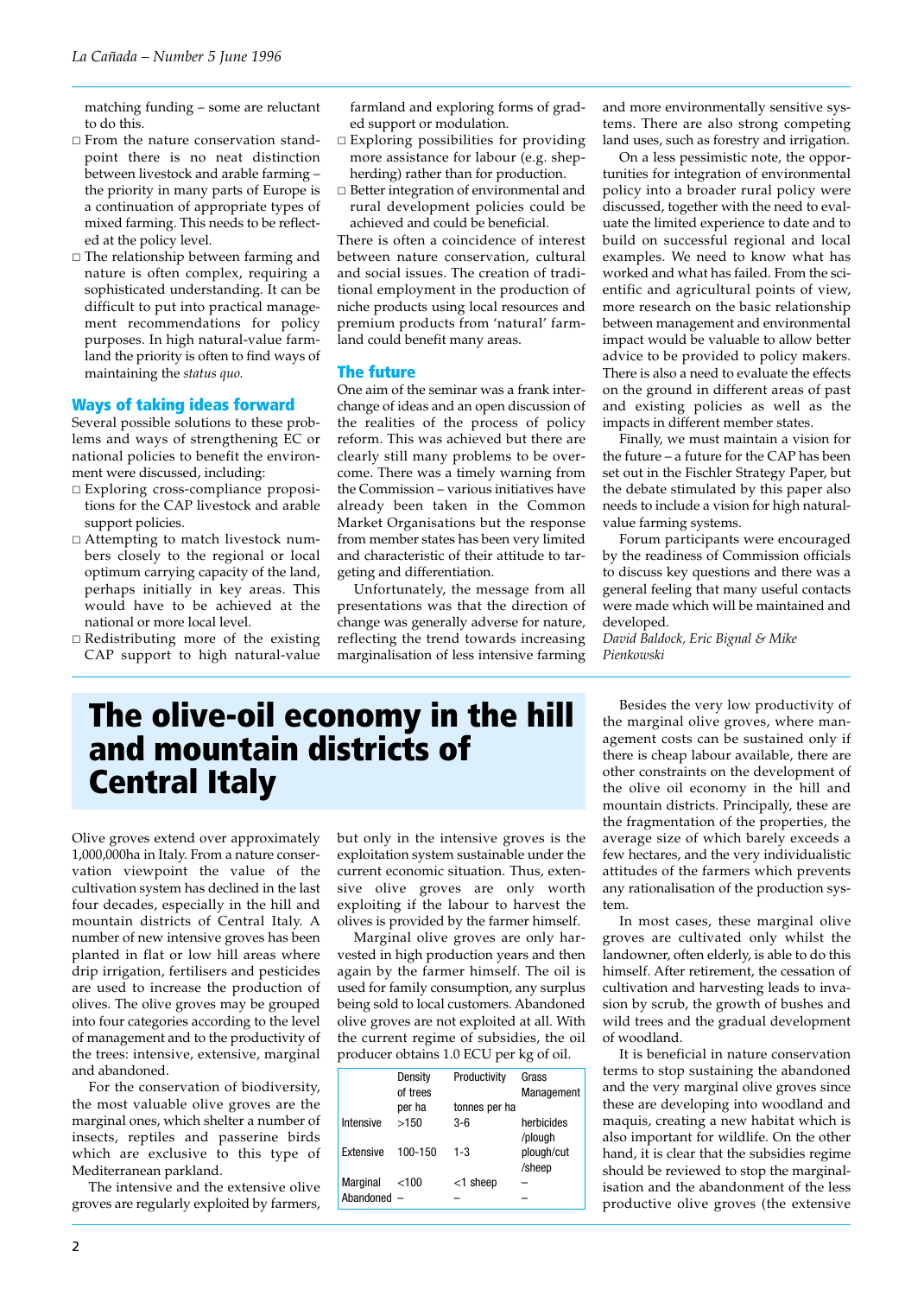and the marginal groves which are still productive) and make these economically sustainable. Bob Gibbons

This result could be achieved if the olive premiums were related to the cultivated area (rather than simply to the weight of olives produced), and if additional help was provided for the restoration and maintenance of the oldaged olive groves.

The regime could also reward cultivation systems which preserve landscape features and do not use herbicides. The reformed policy for olive oil, like most of the support sectors, needs to be flexible enough to reward environmentally desirable systems, which are generally more expensive and less competitive than intensive mechanical ones.

#### **Future perspectives**

The most marginal olive groves are probably destined to turn into scrubland and woodland: many wildlife species will benefit from the change (for instance, porcupine *Hystrix cristata*, roe deer *Capreolus capreolus*, wild boar *Sus scrofa*, pine marten *Martes martes* and wolf *Canis lupus*) and it is important to sustain the natural evolution with forestry interventions and fire controls.

For the less marginal olive groves, one solution could be the setting up of cooperative groups of small land-owners. This would reduce the management and mill costs. Sales could be enhanced by the development of a local trade mark promoting their high quality oil. A good example of this is represented by the co-



operative association of 'Terre del gallo Nero' in the Chianti area in Central Tuscany. Here, 126 small farmers joined together to produce an average of 160,000 kg of oil per year. Thanks to a successful promotion campaign they are able to sell the oil for 30,000 lira/kg (three times the price usually obtained by the individual farmers of Grosseto). Furthermore, they get additional income by agri-tourism in the area.

In these well-organised situations, it is

**Olive groves in Tuscany. There are 5.39 million ha of olive groves in the EU. These support a wide range of migratory birds as well as breeding birds such as hoopoe** *Upupa epops* **and Scops owl** *Otus scops* **and roller** *Coracias garrulus***.**

also possible to implement the management techniques which increase the wildlife value of the olive groves. *Francesco Petretti, WWF Italy*

# **Nature conservation and sheep farming on La Serena**

La Serena is a steppe area in Extremadura, in the south-west of Spain. The dominant farming system is sheep raising and most of the land is under permanent grassland, with a much smaller area under cereals and fallow. Overall stocking rates are about 0.3 LU(livestock units)/ha and average cereal yields are determined as 1.2 tonnes/ha under the CAP cereals regime. In European terms, the production system therefore appears to be very extensive.

The area is of great importance for the conservation of steppeland birds. In total,



**Male little bustard displaying. In 1987 over 15% of the global population of this species occurred in La Serena.**

some 35 breeding bird species occur, including several which appear in Annex 1 of the EC Birds Directive. The area is perhaps of greatest importance for the little bustard *Tetrax tetrax*. In 1987, the population in La Serena was estimated at 20,000 birds, representing possibly 15- 20% of the species' world population. The area includes an Important Bird Area (IBA) of approximately 100,000ha. However, this has yet to be declared a Special Protection Area for birds, in accordance with the EC Birds Directive, and has no other form of designation, such as Natural Park, which would provide some environmental protection.

In recent years, a conflict has arisen between farming and nature conservation in the IBA zone. A combination of CAP sheep premiums and diversification into dairy production (for sheep's cheese) has encouraged farmers to increase their sheep-stocking densities. Sheep numbers in the main district of the IBA zone increased by 68% in the period 1982-1993. Statistics show that numbers are continu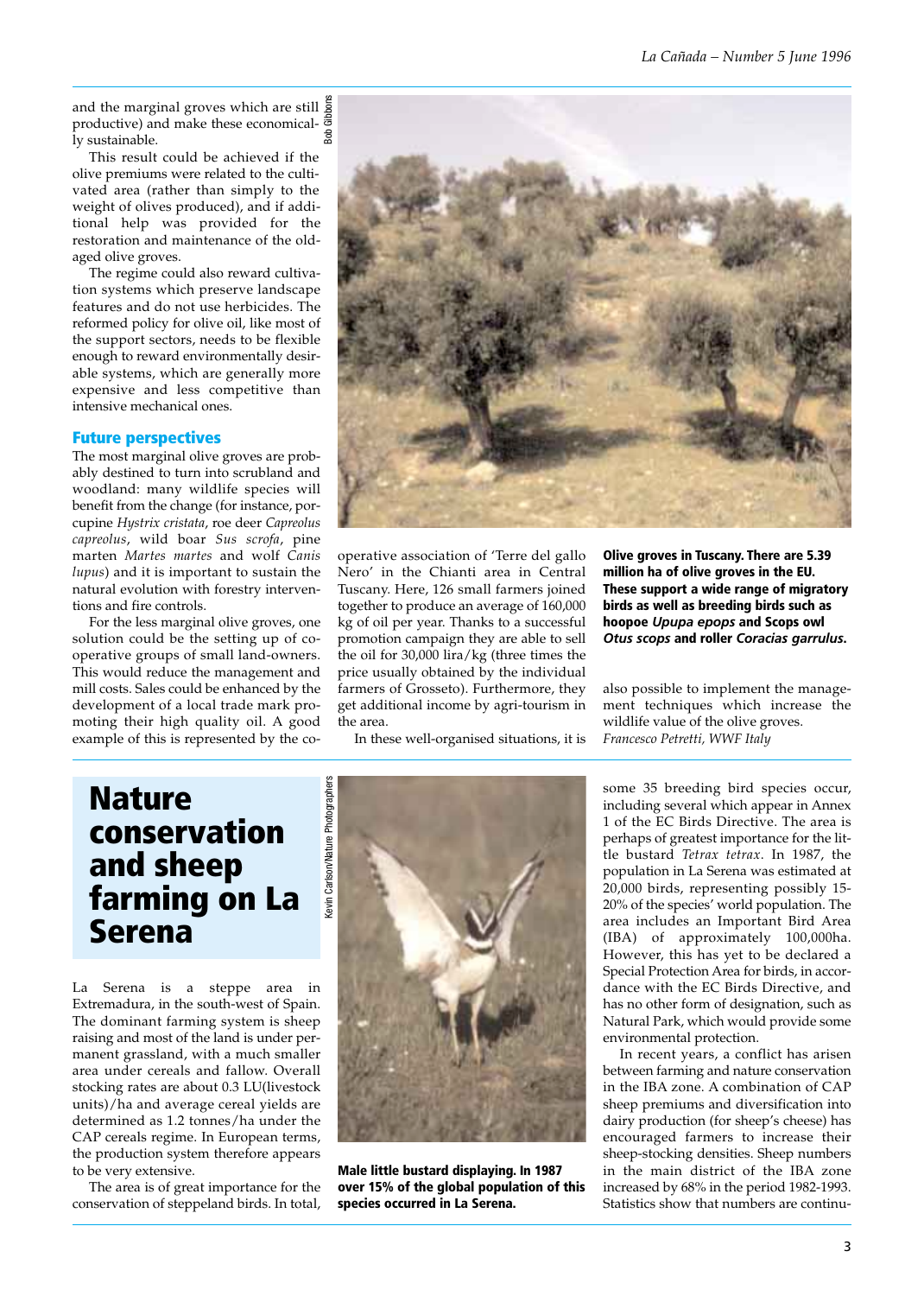ing to increase as farmers in the area are buying up rights to sheep premiums. At the same time, stock have become increasingly sedentary, staying all the year round on fenced pastures. During the summer months, when plant growth ceases owing to the absence of rain, sheep used to be taken by shepherds to summer pastures in mountain regions (transhumance), or to graze on stubbles on nearby arable land (trasterminancia). Purchased feeds have replaced this and, as a result, sheep are present in large numbers during the steppeland birds' nesting season.

Severe overgrazing of pastures and trampling of nests during this critical period seem to be significant factors in causing the decline in steppeland birds which has been recorded in recent years. For example, data available for the periods winter 1986-87 and winter 1992-93 indicate that breeding bird species such as little bustard and stone-curlew *Burhinus oedicnemus* densities were down by 75%.

#### **Zonal Programme**

A Zonal Programme is about to be implemented by the regional government under Regulation 2078/92 for the area covered by the IBA. With the support of farmers and environmentalists, the regional government proposed a scheme whereby farmers would receive a payment in return for undertaking either local or long-distance (by train) transhumance. Although this scheme might have been successful in tackling the immediate problem of over-stocking in the late spring and summer, it was not approved by the authorities in Madrid and Brussels, as it would not have achieved an overall reduction in sheep numbers, as intended by Regulation 2078/92.

Instead, the Zonal Programme will offer a payment to farmers for each ewe taken out of production. In practice, this incentive is unlikely to be effective, as calculations show that the income foregone would be greater than the payment offered, even though this equals the max-

imum amount admissible under the national 2078/92 scheme. There are other serious obstacles to the success of the Programme, particularly the absence of effective support services in the region. Without active promotion, few farmers are expected to be interested in the scheme.

In the absence of other environmental or conservation measures, the recovery and conservation of bird populations in La Serena depends on decisions taken by farmers in the context of the CAP. Two critical elements of agricultural policy can be identified: firstly, sheep annual premiums play a key role in promoting and maintaining over-stocking; secondly, the effectiveness of Regulation 2078/92 is handicapped by its lack of local adaptability and by the lack of financial resources and support structures at the regional level.

*Guy Beaufoy*

# **The demise of cattle farming in the Black Forest**

The Black Forest is situated in the far south-west of Germany in the Federal State of Baden-Württemberg. The midaltitude mountain chain of the Black Forest extends over an area of approximately 4,500 square kilometres and reaches its highest altitudes (about 1,500m) in the south. On average, the population density is about 80 inhabitants per square kilometre which is fairly low compared to 280 inhabitants per square kilometre for Baden-Württemberg State. The Black Forest can be divided into northern, central and southern parts based mainly on historical, cultural and geographical as well as ecological differences. Although landscapes and farming systems have changed through time, we are now almost at the point where it will be decided if a region with a cultural tradition of more than 1,000 years and of European ecological importance will be extinguished within just one generation.

The following statements were made by Sicco Mansholt (former EEC Vice-President) in 1968: 'In the year 2000, agriculture in the Black Forest region will have disappeared. . . Because of disadvantageous conditions for agriculture there will be no further possibilities to compete with other EEC regions where food can be produced cheaper with lower input of labour, techniques and energy. . . It is envisaged that the Black Forest will

develop to an entirely wooded area.' Although this scenario from EEC bodies caused regional protests and led to the installation of the so-called Black Forest Programme, the region is still moving in the direction of this vision.

#### **Disappearing pastures**

The dramatic decline of agriculture over the last 20 years is obvious from data referring to the District of Freiburg. Here the number of part-time and full-time farms has fallen by more than half. At the same time, the number of dairy cows has fallen by 80,000. This has been accompanied by the disappearance of meadows and pastures followed by immediate reforestation. In many communities, the degree of wooded area has doubled in 40 years.

A frightening aspect is the poor level of agricultural training in the area. Because of the pessimistic situation, staying in the area and working in agriculture is not attractive to young people. In 1994, only 24 trainees were recorded in the area, although 250 trainees per year would be the minimum needed to secure the future of the 8,000 full-time farms (current status) in the region. Information and training is mainly given at the level of crash courses of 200 hours, simply to fulfil the farmers' prerequisites to be eligible for subsidies.

#### **Market disadvantage**

Among the many problems, one of the most crucial ones at the moment is that whilst a variety of programmes support extensive agricultural production, there are no ideas or mechanisms for marketing the resulting products. For example, there are special premiums paid to rear and keep the indigenous Black Forest cattle. However, in the normal market and under conditions of the EU meat classification system, this small and hardy breed, with extraordinary high-quality meat, achieves only minor prices. The ecological and physiological values of products and husbandry involved is not reflected in the market. Therefore farmers who try to farm in a traditional way are at a disadvantage.

Maintaining agriculture in the Black Forest is necessary for many reasons. Although food production in a region such as the Black Forest is labour intensive and therefore expensive, in contrast to many other regions, it is sustainable. Despite this, the Black Forest cannot cope with the global market schemes and prices which do not reflect the negative environmental impacts of more intensive agricultural systems.

What will have to change if extensive farming in the Black Forest is to be maintained? First of all, we have to accept that future farming systems will be different from today because of demographic and social change. Because the only products of economic interest are meat and milk we have to think of producing highquality meat and diary products. To acheive this money has to be spent on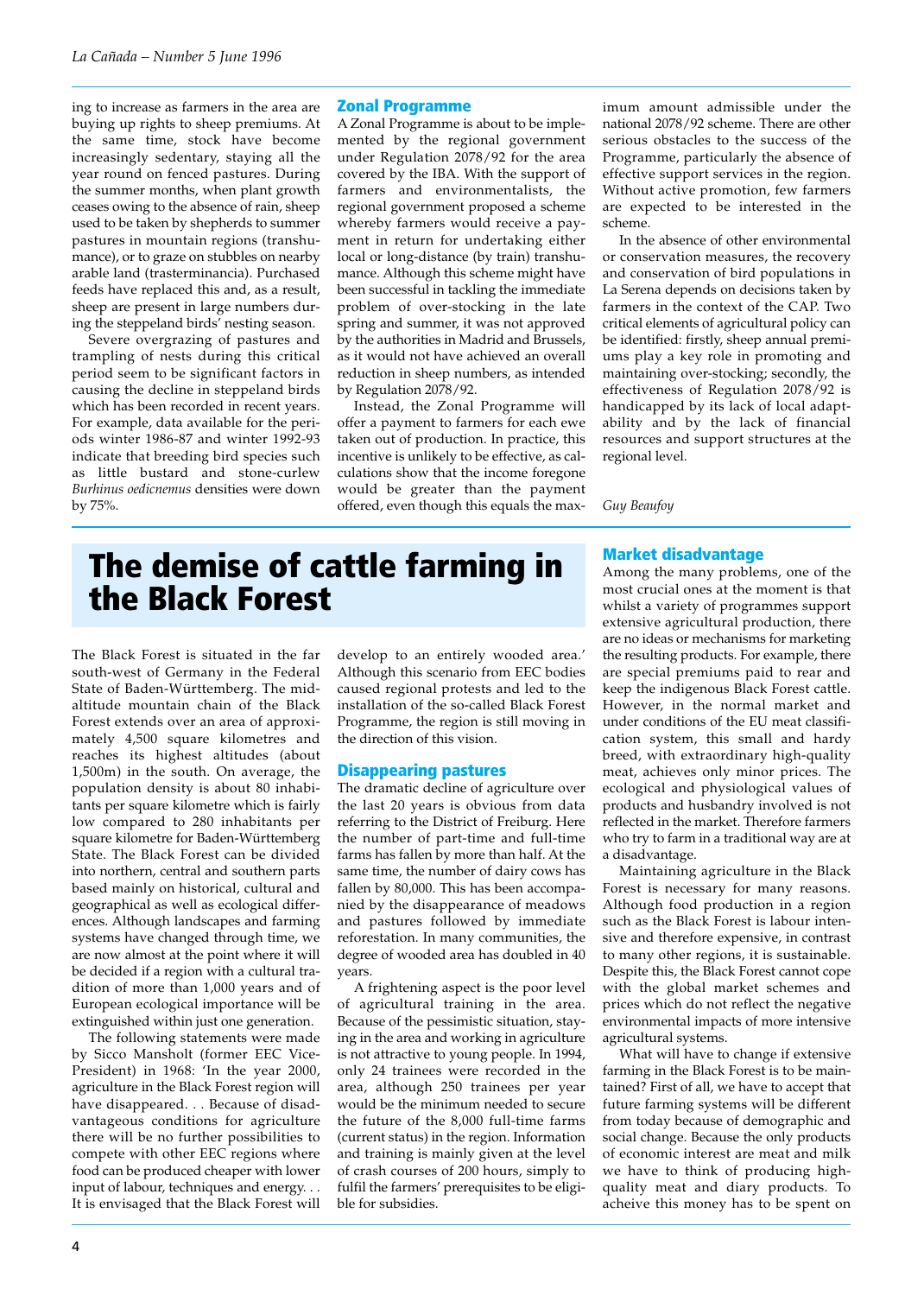well-targeted, long-term initiatives, and  $\frac{1}{3}$ not (as happens now) on short-term solutions. What is needed urgently are  $\overline{x}$ concepts which integrate the interests of farming, nature conservation, landscape development, local crafts, tourism and forestry. At present, each discipline has its own suggestions and administrative structures and there is little co-operation. Rainer Luick

### **A need for policy change**

A promising model which could have a wider application is large-scale extensive pasture systems with cattle. But to make these work there has to be a change in EU agriculture policy. In contrast to the EU idea of further concentration of facilities, what is needed is more local, infra-structure with facilities, such as local slaughter- and cool-houses, which can help to guarantee for consumers the quality of the product and also the high standards of the processing methods. What also has to change is the unreliability of EU agricultural policy. Currently, Black Forest farmers have to deal with about 50 programmes for subsidies and premiums, often with annual changes. Such complexity cannot be handled any

### **Organic farming in Sweden**

A structured approach is necessary for solving the severe environmental problems of modern agriculture. By addressing nutrient leakage, energy dependence, biodiversity degradation or soil depletion one by one, we will never develop long-term sustainable agricultural systems.

Most of the agricultural systems in Europe today are highly specialised. The mixed farms of the 1950s have been lost. Some regions are now dominated by dairy cows, while others have no animals producing manure to recycle through the system. This structural imbalance is more or less true all over Europe, including Sweden. To solve these problems, an agrisystems approach is needed. Organic farming is one example of a farming system with sustainability in focus.

The main principles of organic farming in Sweden are: 1) a balance between animals and plant production; 2) no chemical pesticides; 3) no fertilisers; 4) crop rotation; and 5) strong ethical rules for animal care.

The positive environmental impacts of



more by individual farmers. Our policy bodies will have to be aware of the longterm needs of farmers to make regional low-intensity farming possible. *Rainer Luick*

**Black Forest cattle are a small, hardy, locally-adapted breed. They will need support measures if they are to survive in their native land.**

organic farming are substantial, with no residues of chemical pesticides in food, amounts of nitrogen used per hectare lower, and the leakage of nitrogen lower per hectare thanks to varied crop rotations, and long-term leys. Both the soil productivity, leakage of nutrients and the pathogen pressures benefit from the use of a long-term ley. Another positive aspect is that the leys provide habitats for birds, insects and other animals. A literature review recently carried out by the Swedish Society for Nature Conservation has shown that biological diversity is higher on an organic farm than on a conventional one.

#### **Organic certification**

Today, 3.5% of arable land in Sweden is organically cultivated with 2,500 farmers shifting to organic farming. Their products have a KRAV label. KRAV is a non-commercial, non-political certification organisation with members such as the Swedish Society for Nature Conservation, the farmers' union, consumer organisations and the major food chains. The establishment of KRAV ensures a flexible organisation allowing rapid adaptation to changes of the political and structural situation without losing the basic, simple rules of organic farming. At present there is a stronger demand from the consumer for organic products than can be met by the producers.

The financial returns for organic farmers have improved recently thanks to the Swedish version of Regulation 2078, which includes a substantial support package for organic farming. Before joining the Community, price support was the single instrument used to strengthen the gross margins for organic farmers. Organic products are, in general, 10-40% more expensive than conventional ones.

#### **CAP and organic farming**

To increase organic farming, major change to the CAP is needed. There is not space in this short summary to discuss some of the general obstacles, such as the total lack of environmental goals within the main body of the CAP. However, possible improvements might include: altering Regulation 2078 to specify what the farmer is not allowed to do, instead of describing in detail what he must do; allowing the use of sewage sludge; and allowing a conversion period of one year. Also direct area payments should include ley and organic farming which should be exempted from the set-aside requirements. These changes would be a starting point for making organic farming an attractive alternative for the farmer and ensuring good quality products for the consumer – something which is increasingly being recognised by politicians and farmers' representatives. *Gun Rudquist*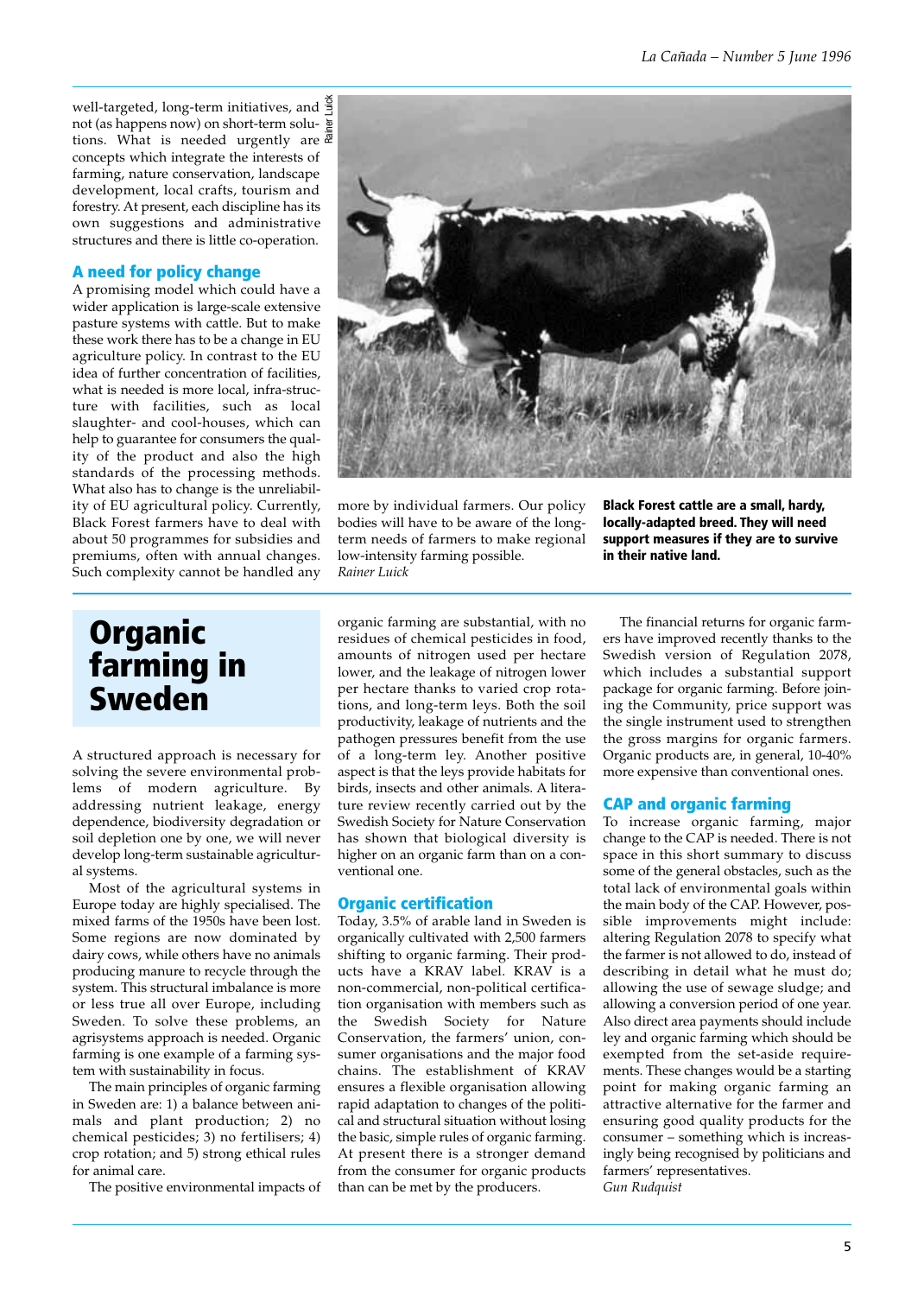# **Farming in the Portuguese montados**

The Portuguese montados are a mixed wood pasture and arable system created over the centuries as a result of human intervention in opening up the original oak forest. Through climatic preference, the cork oak *Quercus suber* montados are found closer to the coast, the holm oak *Q. rotundifolia* montados in the drier interior, and the deciduous oaks *Q. pyrenaica* and *Q. faginea* to the north.

The traditional farming systems practised in the montados combine extensive cereal and forage cropping, with natural grassland and livestock production, contributing to the survival of several native breeds of cattle, sheep, goat and black pig. Historically, Portuguese cereal production has been highly subsidised, making it viable to grow crops even on poor soils with low yields. With the recent changes in the CAP, cereals for grain are no longer viable on poorer soils, as in the montados, but remain essential as a forage crop providing grain and straw for the winter, and stubble grazing in the summer. Oats are the usual crop grown in a long rotation.

Portugal's montados provide 70% of the world's cork, as well as firewood, charcoal and acorns. The diversity of flora

and fauna found in the montado habitat include some of Europe's rarest species, such as the wolf *Canis lupus*, Spanish lynx *Lynx pardina*, black vulture *Aegypius monachus*, imperial eagle *Aquila heliaca* and the European crane *Grus grus*.

### **Problems of over-grazing**

Over the past ten years there has been a dramatic drop in the rural population and the workforce, leaving only the older, less educated people. Headage payment to livestock in the LFAs have made a very valuable contribution towards maintaining the remaining community, but it has also contributed to a problem of overgrazing, as higher stocking rates make higher profits. Between 1989 and 1994, sheep and goat numbers rose by over 30%. The mechanisation of farming and increased density of livestock have had a negative effect on the natural regeneration of the montados, leaving ageing stands of trees. Just as overgrazing is a problem, so is abandonment to scrub, where farming has ceased to be viable. Also trees are cleared for new irrigation schemes, such as the Alqueva Dam project in the south Alentejo and its proposed irrigation area. This alone will account for



the loss of over 50,000ha of montados, financed by the EC Cohesion Funds.

The largest part of the support to Portuguese agriculture goes to the arable sector on the best land, with high incentives to irrigate cereal crops. The farmers in the montados receive considerably less and have to intensify their stocking rate to produce a profit, as the 'ecological optimum' livestock density for the montados is not economically viable.

The 2078/92 agri-environmental regulation had a reasonable initial uptake in Portugal, but the lack of funds from the national budget is very seriously affecting its future. There is a lack of promotion and information or advice for farmers and this is seen as a policy to dissuade new applicants.

### **A delicate balance**

The montados are a delicate balance between agricultural activity, pasture management and natural regeneration. Unfortunately, this balance produces a conflict of management priorities, since farmers are not able to be in different programmes at the same time (the 2078/92 agri-environmental, the 2080/92 afforestation, or the PDF forestry development plan, or FFOGA for cereals and livestock), forcing them to choose only one to the detriment of the overall equilibrium of the montado system. It is essential to revitalise and recuperate the whole montado balance because of its economic, social and ecological importance. This would require public support for gradual changes in the farming and grazing use, and allowance for natural regeneration (reforestation has been notably unsuccessful). New policies should be directed towards appropriate and sustainable grazing densities using mixed local breeds of livestock with the goal of maintaining the habitat mosaic of

tree cover, natural pasture and scrub. The existing CAP has failed to stop the drift from the land in the marginal farming areas of Portugal. It is essential to move towards a regionally integrated rural development policy combining agriculture and environmental support with strategic rural development. This will create more attractive conditions to bring young people back to the montados. The medium-term objective should be to achieve an active community within a viable farming and mixed employment situation that will survive into the future with minimal public support, maintaining a living landscape rich in wildlife. *Peter Eden*

**Dam in the Alentejo region. These ECfunded projects threaten large areas of the montados.**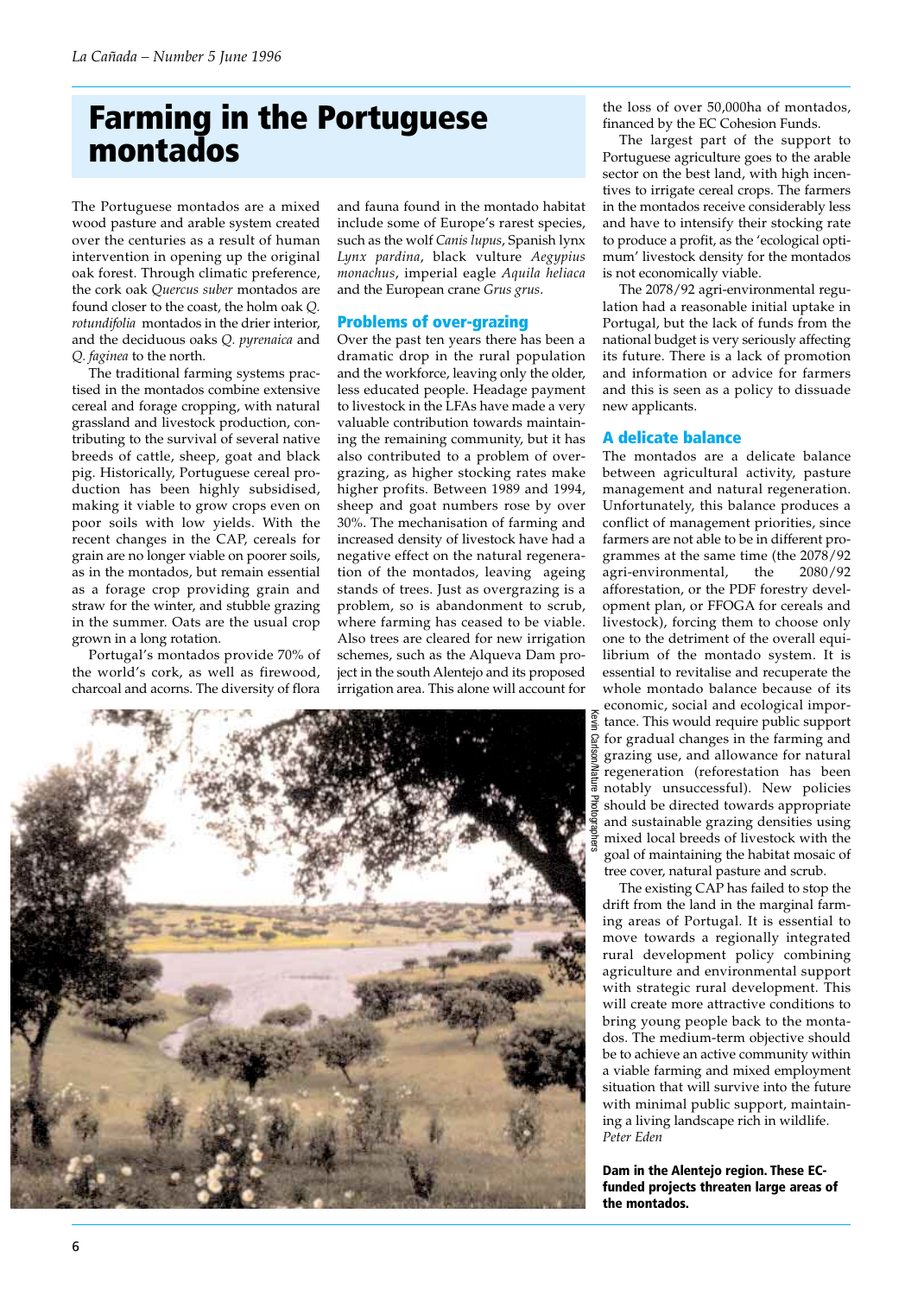### **Mixed livestock farming in the Highlands and Islands of Scotland**

A theme common to Europe's low-intensity farming systems is that longestablished farming practices produce a landscape which is ecologically and visually more diverse than intensively managed ones. This diversity has in turn provided conditions which are now crucial for the survival of many plants, animals and habitats of European significance. Some of the most critical conservation issues today relate to the abandonment of traditional agricultural practices. For instance, in the UK this affects hay meadows, lowland wet grasslands, heathlands, chalk and dry grasslands, blanket bogs and moorlands and even arable land. All these biotopes have been created and need to be maintained by farming at an appropriate level.

In the Highlands and Islands of Scotland, mixed livestock farms have created conditions of high ecological value by :

- **1** Maintaining varied types of pasture (in terms of both structure and plant composition) through the grazing of sheep, cattle and (locally) horses. These extensive pastures create conditions at a variety of scales for plants, invertebrates, birds and mammals.
- **2** Creating seasonal variation through cultivation of grass for hay and silage, cereals and root crops and the feeding of these to livestock on pastures during the winter months.

Until very recently many areas, including the croftlands, supported a unique wildlife assemblage including many rare species as well as 'common' ones which were typical of farmland in southern Britain 30 or 40 years ago (e.g. brown hare *Lepus europaeus*, wading birds, such as lapwing *Vanellus vanellus*, snipe *Gallingo gallingo* and redshank *Tringa totanus*, also birds associated with mowing grass, such as corncrake *Crex crex*, and birds of arable land, such as skylark *Alauda arvensis,* linnet *Carduelis cannabina*, reed bunting *Emberiza schoeniculus*, yellowhammer *E. citrinella*, finches, etc.). Some farmland like this still survives but it is declining fast.

Over recent years there has been an increasing trend away from mixed livestock rearing of sheep and cattle towards specialist intensive sheep production. Associated with this change is a decrease or abandonment of cultivation, a decline in hay making and an increase in intensive grassland management for silage production. These changes are eroding the nature conservation value of the area and reducing farmland biodiversity.

The main policy area this relates to is the livestock regime, particularly the sheep regime, because 2078 schemes (Environmentally Sensitive Area –ESA) are limited in area and in their effectiveness in addressing this issue. ESA payments cannot compete with the incentives from the main CAP support sectors which do virtually nothing to support environmentally beneficial farming systems.

From the nature conservation standpoint there are two sequentially related issues: firstly, the abandonment of mixed livestock and arable farming in favour of sheep monoculture; secondly, sheep densities, which in many places are now in excess of the natural carrying capacity of the land.

#### **An example**

A real example may help to illustrate the economic pressures farmers are under. Kindrochaid is a 56-hectare farm in the Inner Hebrides made up of permanent grassland, arable land, heather moorland, marsh and bog. Part of the farm is designated as SSSI and SPA and it is within an ESA.

To maintain the nature conservation interest associated with the mix of habitats on it, the farm is stocked below the commercial stocking level, that is with 10 cows (Highland), and 120 sheep (Scottish Blackface). Calves and lambs are born outside in spring, reared by natural suckling and sold in the autumn for either breeding stock (females) or fattening (males).

|           | In EC livestock unit terms* (LU):- |
|-----------|------------------------------------|
| 10 cows   | $10$ LUs                           |
| 120 sheep | 18 LUs                             |
| Total     | 28 LU <sub>S</sub>                 |
|           | Stock density 0.5 LU/ha            |
|           | <i>*EC LUs:</i> $1$ ewe = 0.15 LU, |
|           | 1 beef cow = $1.0$ LU              |

The forage area includes 6ha of mowing grass (hay) and rotational arable (arable silage, cut oats and roots) for winter fodder. There are no arable area payments

**Harvesting oats at Kindrochaid. Recognition is needed that biologically sustainable practices are generally labour intensive and therefore not economically viable in a**

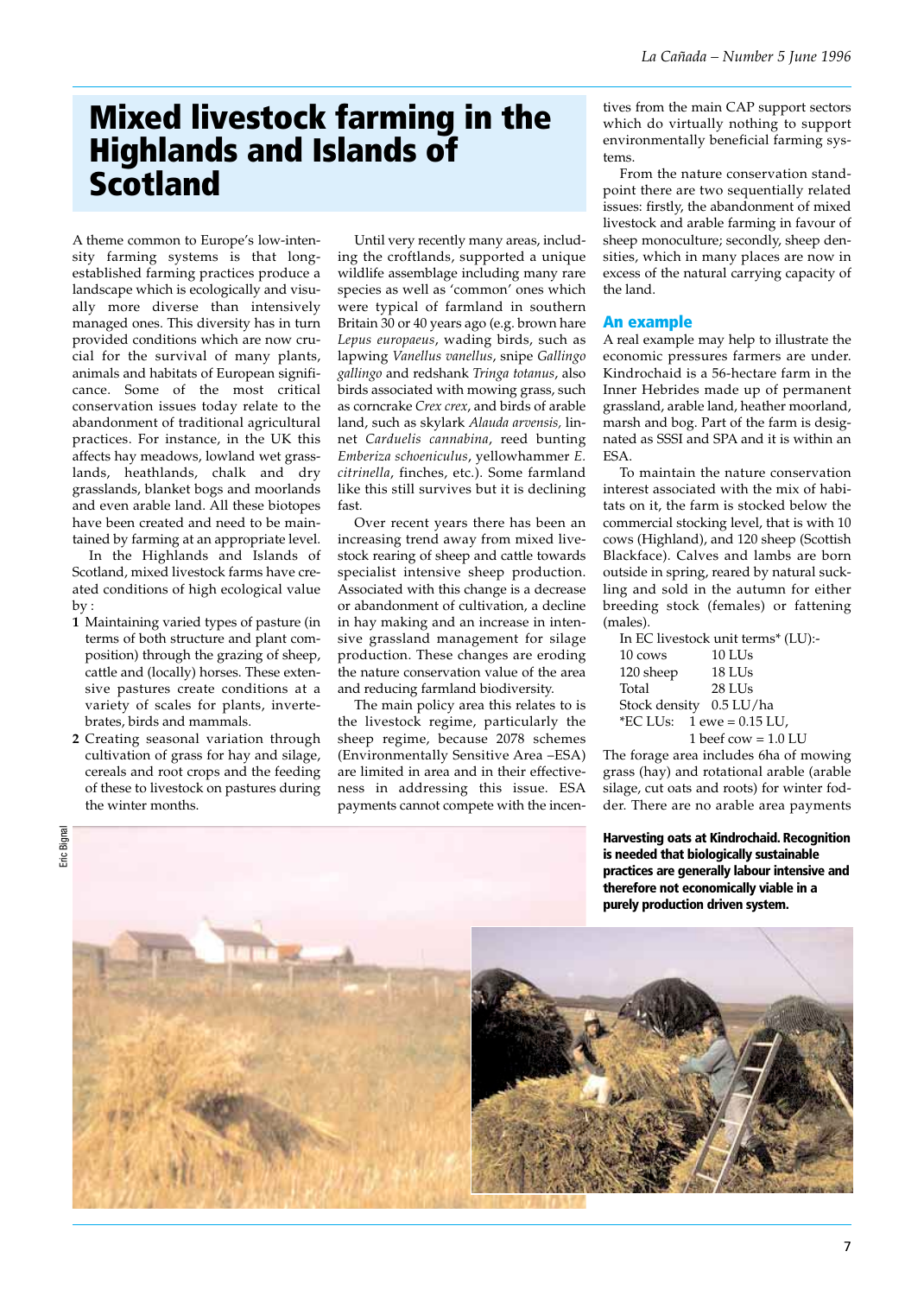available for growing cereals.

Farming with this number of livestock units, the comparative economics (including subsidies) of the three options – cattle only, sheep only or with both sheep and cattle – produces the following gross margins:

| Cattle only | 28 x gross margin of £250/cow |                                                  |
|-------------|-------------------------------|--------------------------------------------------|
|             | £7000.00                      |                                                  |
|             |                               |                                                  |
|             | £2500.00                      |                                                  |
|             | 120 x gross margin of £60/ewe |                                                  |
|             | £7200.00                      |                                                  |
|             | £9700.00                      |                                                  |
| Sheep only  | 187 x gross margin of £60/ewe |                                                  |
|             | £11220.00                     |                                                  |
|             |                               | 2 Cattle and sheep 10 x gross margin of £250/cow |

If the far higher fixed costs are added to the cattle enterprises these differences become considerably more exaggerated.

In addition, the sheep-only enterprise has less risk associated with it through deaths, parturition difficulties and also replacement costs. But there is another rather more important point. None of the gross margins provide a sufficient income to support a family. A gross margin is not a profit figure. No account is taken of 'fixed' or 'overhead' costs (rent, labour, machinery, property upkeep and finance charges). So farming at this stocking density would have to be 'crofting' or part-time, another factor favouring an allsheep enterprise.

Entering into an ESA plan could potentially produce a maximum payment of £5,840.00 which would involve additional expenditure and could require a reduction in stock numbers. A maximum annual payment of £6,000 per farm under the ESA would not make 'ESA farming' more attractive than 'commercial' farming. Ironically, from the economic viewpoint it would be best to farm with sheep only and have an ESA plan - intensify, specialise and also receive ESA payments.

In Wales and parts of northern England average stock densities reach 7 ewes per hectare (or 1.05 LUs/ha). So, for this farm to be viable (ignoring conservation needs), it would have to be stocked at around this density; that is carrying around 400 sheep to give a gross margin of £24,000.00. This would still be below the EC extensification threshold of 1.4 LU/ha.

#### **Identifying some problems and possible solutions**

1 Regional problems will not be solved by a single policy adjustment. *There needs to be some new zonation or ring-fencing to make policy adjustments for the environmentally sensitive regions. The LFA Directive should be reviewed to incorporate*

*an environmental assessment.* It is hard to target nature conservation with a relatively crude agricultural policy but more zonation would be helpful.

2 ESA payments are compensation payments to reflect loss of agricultural production. Low intensity systems are disadvantaged by this and *ESA payments do not provide an economic incentive to help sustain them.* 

*At present one payment erodes the system while another attempts to preserve its features in isolation.*

*Payments should reward farmers for the quality of the environmental products they maintain not compensate them for not farming more intensively.*

- 3 The 1.4 LU/ha level set for extensification payments is too high for high natural-value areas. In addition, there is no extensification payment for sheep producers to stock below 1.4LU/ha. The latter could encourage a conversion from cattle to sheep in the more intensively stocked areas. *There could be two (or more) rates of premium depending on density and forage quality.*
- 4 Nature conservationists need to be clear what it is they want, so that rather than trying to adapt production support policies to create environmental benefits we should begin to *develop policies to produce specific environmental targets through agriculture. These need to be broad and directed at the farming system.* ESA prescriptions are generally too narrow, inflexible and focus on features rather than activities. As such they are not sustainable beyond the life of the schemes.
- 5 LUs could be based on feed consumption or energy requirements. This would differentiate in favour of smaller regional breeds of livestock.
- a In the assessments of LU/ha *no account is taken of the composition of the different animals*. In nature conservation terms these grazing differences have significant effects.
- b *Support payments take no account of the quality or the character of the animals*. For instance, the same headage is paid for large commercial cattle as for local and regionally adapted breeds.
- c *No account is taken of the biological quality of the forage hectares (or the optimum carrying capacity of the land).* For instance, natural pastures are not differentiated from more intensively managed grasslands.
- d *There is a need to define appropriate stocking densities,* linked to the quality of the forage area, to favour more extensive production systems.
- 6 Labour-intensive practices are being abandoned. *Incentives are needed to support labour units.*
- 7 High capital costs of machinery prohibit small farmers and crofters using mechanised methods, leading to abandonment of practices. Support for machinery groups could encourage this*, which could, in turn, encourage a return to more mixed farming practices.*
- 8 A number of measures might help to support the most extensive and lowintensity mixed livestock-rearing systems in the Highlands and Islands.
- a Higher support for having LUs composed of *both* sheep and cattle, rather than specialising in just one.
- b In defined areas, higher support for pure bred or first-cross regional breeds. There could be a variable premium for castrates from certain terminal sires.
- c Support for extensive systems which do not house livestock in winter.
- d Support for labour units for shepherding and winter feeding.
- e A rotational cropping grant to encourage a proportion of cropping on all farms.
- f Management *practices* of environmental benefit should be supported (in zones) rather than for *features*.
- g Arable Area Payments could be made more flexible to encourage a return to rotational cropping for fodder production in certain areas.

#### **Conclusions**

Politicians say they are keen to see future agricultural support maintain a countryside rich in wildlife. If they are genuinely concerned about the environment and want to ensure that the CAP evolves to support farming systems which produce or maintain farmland of high naturalvalue, they have to be receptive to the kinds of issues raised in this example. In particular, clear objectives are needed and a better targeted support system with the environment as a primary objective. There needs to be harmonisation between incentives from 2078 schemes and the main CAP support (SAP, BSPS, SCPS, AAPS, etc.) and the environmental and social importance of farming systems needs to be recognised.

ESA payments should reward farmers for the environmental benefits they produce, not for the agricultural production that they have forgone. Unless this happens most high natural-value farmland will not survive.

Addressing these points might reveal areas of common ground between objectives for nature conservation, production quantity control, the public perception of farming practices (animal welfare) and also maintaining rural community populations.

*Eric Bignal*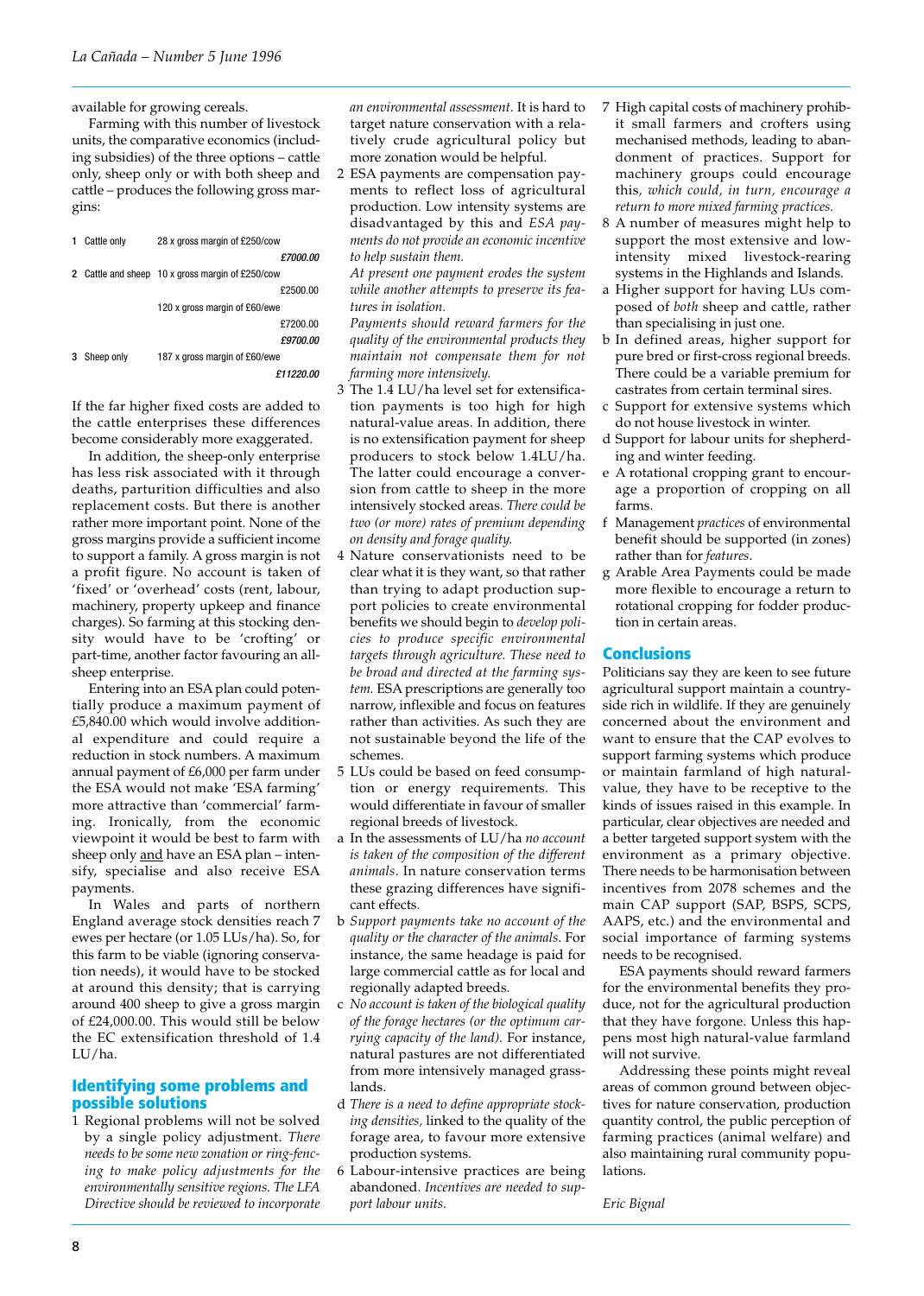# **Sustainable rural development**

True sustainability is not just about environmental issues or financial viability, but is also concerned with the long-term future of the rural communities themselves. Four key elements which work to prevent sustainability can be identified: the lack of access to the means of production; alienation from indigenous cultural identity; depletion of non-renewable commodities; and the under-utilisation of local assets and resources.

We have passed the period in history when we can look to agricultural policy alone to secure the diversity of aspirations held by rural and urban societies. These aspirations for rural areas include a measure of population retention, employment opportunities, social vitality, quality of life, adequate housing, environmental protection, recreation and scenic landscapes, as well as agricultural production. This is a complex picture which is much too subtle for broad policy statements which do not include a strong element of regional flexibility designed to endorse not only environmentally-friendly agricultural production, but also the social and cultural vitality of the rural communities which maintain this diversity.

When we measure 'efficiency' only in terms of the monetary return, without considering the socio-economic and environmental effects of these actions, we are looking at only a part of the issue, a part which is changed in its context and value as a result of being viewed in isolation from the other integral components. This has important ramifications for the manner in which we attempt to stimulate and secure rural development activities.

There needs to be an explicit recognition that even small amounts of public investment, targeted appropriately, may have a significant *multiplier effect* out of all proportion to the sum invested. Rural disadvantage and a limiting range of commercial opportunities mean that a small amount of financial assistance can be a major factor in enabling families to remain in rural areas. Securing official recognition of *integrated strategies* for land management which embrace economic, social and environmental mechanisms for supporting rural communities would ensure a lessening of the influence of purely agricultural strategies on countryside planning. It would also enable environmental conservation and social provision (e.g. health, education, services)



to play larger roles in rural employment creation.

Schemes which offer *graded assistance* to ensure the maintenance of healthy livestock numbers, grazing regimes, and traditional cropping patterns can be introduced to ensure maximum benefit to small-scale land-users and those who follow environmentally beneficial husbandry practices. The importance of the wide range of activities carried out by individual farms in retaining a rural population with a diverse economic structure needs to be rewarded.

#### **Holistic approach**

An *holistic approach* to the concept of sustainable communities must be reflected in practical support across the broad spectrum of economic, social, cultural and environmental development activities. It is important to seek a level of balance in these factors which reflects not only local needs and aspirations, but also ensures that measures to achieve 'sustainability' in one sector do not prejudice the sustainability of others, and therefore of the community as a whole. An approach by development agencies, non-statutory bodies, and local community representatives which recognises this may not be easy, but will be more likely to succeed. In this respect, involvement by the community is crucial. It is important that all involved approach the preparation of initiatives with an open mind.

There needs to be a focus of attention upon the management of land for the purposes of *ensuring biodiversity* as well as agricultural production. There are several initiatives, including the introduction of *cross-compliance* with agri-environmental measures, which could encourage habitat protection, while still contributing to economic activities. These could include the ESA schemes through which land users are rewarded for the continued use of *extensive systems* of production.

**A rural landscape in the Black Forest.**

### **Environmental and social audit**

We should initiate a compulsory *environmental and social audit* on all land. This would form the basis of future management plans. Under these schemes, land users who have maintained a high quality natural environment through their management activities would be correspondingly rewarded according to the value of the habitat or commodities concerned. Land managers would be encouraged to work towards the improvement of their region from a measured baseline (and would be correspondingly penalised for deterioration of the locality resulting from inappropriate management activities). A move towards obtaining *financial returns from 'environmental commerce'* would include eco-tourism, and environmental interpretation, and this in itself would be a powerful incentive to include environmental considerations in business planning.

There is a need to ensure the utilisation of local land and natural resources in a manner which is of *optimal benefit* for the local community, and for the quality of the natural environment. The *cultural distinctiveness* of many of these areas lies in the physical appearance of the land, and this is a result of the activity of the indigenous population. The foundation of a sustainable tourism industry is based upon the continued presence of these distinctive and *valued landscapes* and the communities which maintain them, which in turn may be reflected in the (inter)national psyche, and could therefore be a major contributor to inward investment, economic diversification and stability of the region. For these reasons, the cultural landscape is a factor of major economic importance, even if it is difficult to empirically measure its contribution. *Frank W Rennie*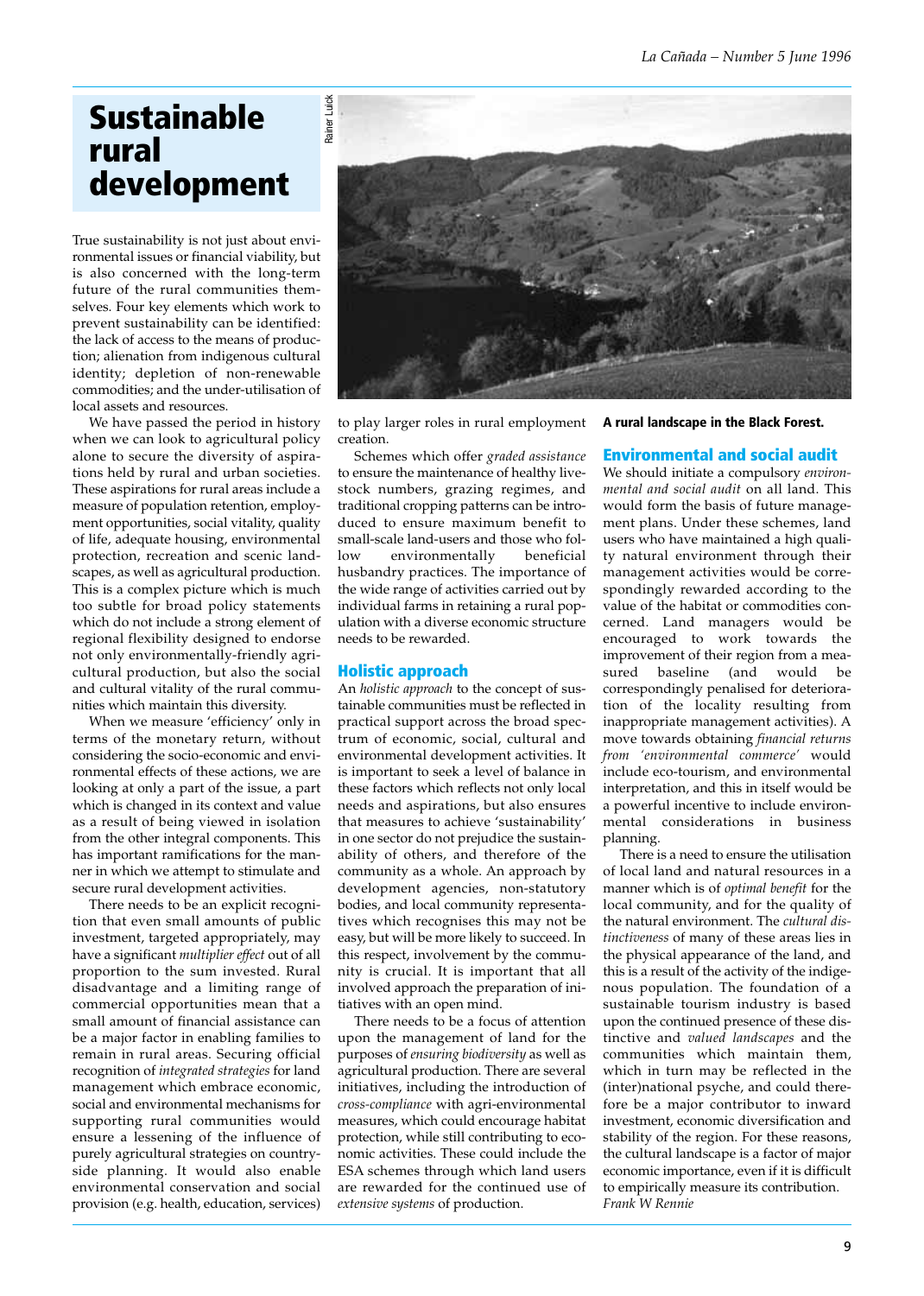# **Swedish Agri-environment Regulation 2078/92 Programme**

Sweden's package of measures under agri-environment Regulation 2078/92 has been approved by the EC. It consists of three parts: measures to conserve biodiversity and the cultural heritage; a programme for environmentally sensitive areas; and organic farming incentives.

There are some particularly interesting aspects of the Swedish approach to the conservation of biodiversity and the cultural heritage. These include the categorisation of mowed meadows into two classes, A and B, according to their compliance with biological and cultural value criteria. Meadows categorised as Class A are considered to be of particularly high value and must: exhibit plant species and communities which indicate long-term traditional mowing management; be affected by fertiliser or lime in less than a quarter of their area; and be completely unaffected by ditching, soil and gravel pits and seeds from ley species not connected to traditional mowing management. Higher compensation payments are available to Class A than to Class B meadows. Similarly, semi-natural grazing lands are categorised into four



classes which form the basis for differentiated incentive payments.

#### **Landscape elements**

Also of interest is the Swedish approach to valuing landscape elements in arable areas. To be eligible for compensation under certain biodiversity and cultural landscape options, arable land must comply with a number of conditions (which differ slightly between the three zones to which the measure applies). One such condition is that the land achieves a certain number of 'qualification points' which are derived from the presence of particular features, including ancient monument sites, earth, ditched or stone walls, planted wind breaks, pollarded trees, hedges, natural streams etc. The occurrence of such elements is converted into 'qualification points', which take account of the manpower and material costs involved in their management.

The 24 County Administrative Boards will administer the measures. Prior to EU accession, Sweden's annual spending on agri-environmental measures was approximately ECU 30 million. Under agri-environment Regulation 2078/92, this amount has been significantly increased and is likely to be expanded even further. The budget for 1995 was over ECU 130 million. *Karen Mitchell*

**Hay drying on traditional racks in north Sweden. A wide range of measures have been approved to help traditional farms.**

# **Application of Agri-environment Regulation 2078/92**

Regulation 746/96 laying down detailed rules for the application of agri-environment Regulation 2078/92 has now been published in the *Official Journal* of the EC.

Several of the provisions of the Regulation serve to clarify the interpretation of certain Articles in Regulation 2078/92 e.g. the definition of 'abandoned farmland' and 'abandoned woodland', or concern procedural matters such as the verification of applicants' compliance with scheme conditions and the fixing of penalties for non-compliance.

Other, more interesting provisions include:

- Paragraph 8 of the preamble to the Regulation states that 'undertakings to be given by farmers should normally go beyond the mere implementation of good farming practice' subject to certain exceptions. However, this

condition does not appear to be stipulated in any of the subsequent Articles and is therefore unenforceable, assuming that 'good farming practice' could be readily defined.

- □ Article 3 imposes a stocking density per hectare of arable land converted to extensive pasture of no more than 1.4 LU per hectare per year.
- Article 4 lays down a number of conditions for livestock extensification measures including a maximum stocking density limit to be achieved of no more than 2 LU/ha of forage area.
- $\Box$  Article 9 places a limit on the incentive component of aid payments of no more than 20% of the loss of income and costs incurred by the farmer, except where a higher incentive is needed in order to ensure effective implementation of a 'specific undertaking'.
- □ Article 16 requires Member States to monitor and evaluate the incentive measures, including socioeconomic, agricultural and environmental aspects and to inform the Commission of their plans and procedures for such studies as well as the results. In IEEP Briefing Note *Agri-environment Regulation 2078/92 Implementation* of 19 April 1996 we reported our understanding that the new Regulation referred to consultation with national 'environmental authorities' in this regard. However, this is not the case. No mention is made of 'environmental authorities' in the adopted version.
- $\Box$  Article 23 requires Member States to comply with most of the provisions of the Regulation from January 1997. Member States which need to alter their programmes in the light of the Regulation must submit the changes to the Commission by the end of September this year. *Karen Mitchell*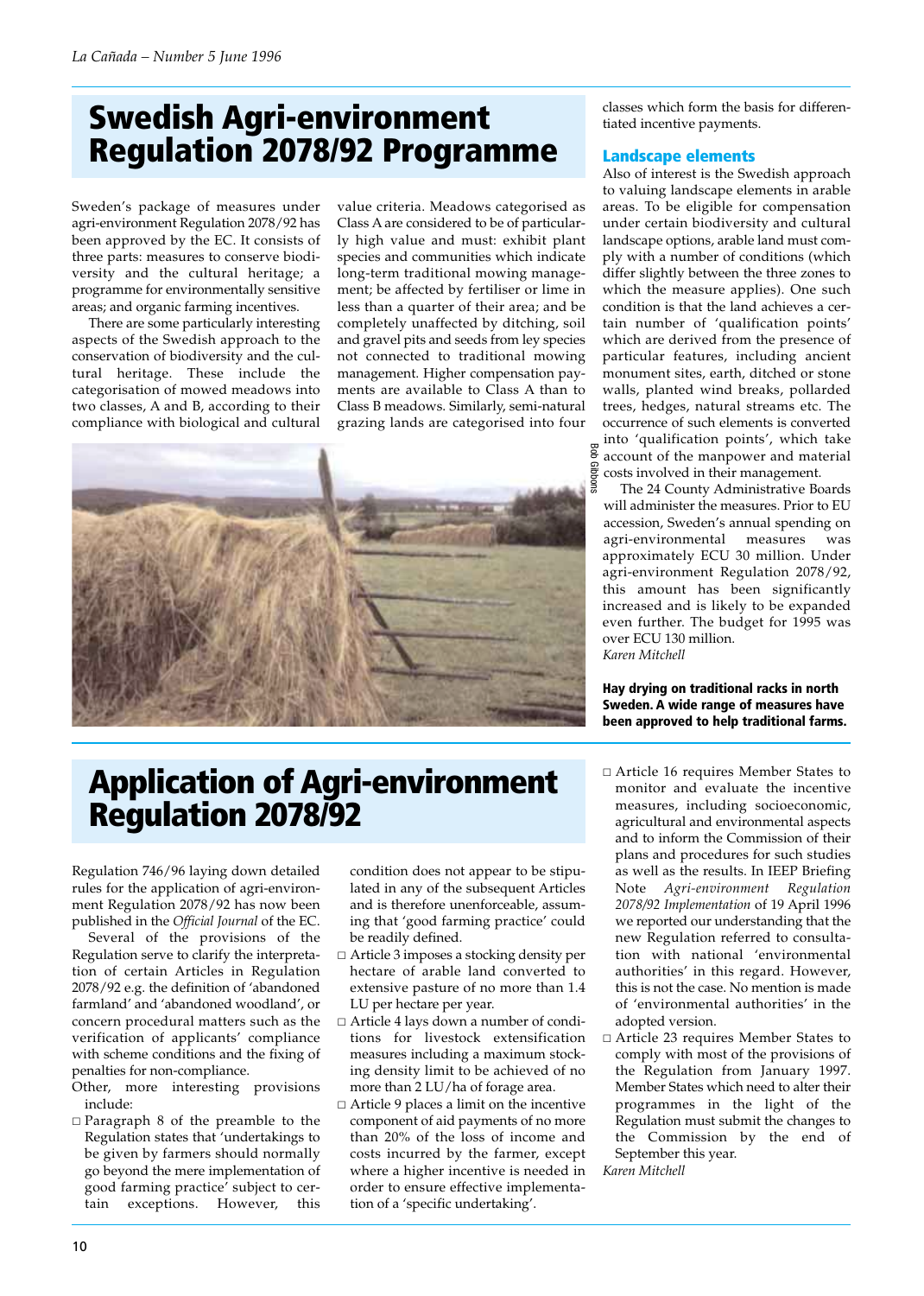### **Agriculture and environment in Central and Eastern Europe**

In September 1995, BirdLife International in partnership with WWF and IUCN organised a timely meeting in the Hungarian Agricultural University at Godollo on agriculture and the environment in Central and Eastern Europe. The meeting brought together NGOs, governmental representatives and indepen- dent experts, including some Forum members to pool ideas for the formation of an Action Plan on agriculture and environment in Central and Eastern Europe.

The European Commission (DG VI) had recently produced its own report on the agricultural situation and the prospects for these countries, preparatory to the development of EC policy on integrating up to ten CEECs into the CAP. The DG VI report gave relatively little consideration to the environment, and the conference provided an opportunity to feed information and proposals back to the Commission during an important phase in the development of their thinking.

The Action Plan was designed to influence the *Environment for Europe* conference held in Sofia in October 1995 as well as the development of a strategy paper that the Commission was preparing on the CAP and enlargement (of the EU) for discussion at the Madrid Summit of Heads of Government in December 1995 – the so-called Fischler Strategy Paper.

Many of the environmental problems associated with agriculture in Central Europe bear a resemblance to those familiar in Western European countries. But there are additional problems, including the rapid decline in livestock numbers and abandonment of grazing in certain areas of high natural-value, the difficulty of maintaining viable forms of agriculture without adequate credit, the multiple challenges of land privatisation and restructuring, and the lack of government resources for providing farmers with incentives for good environmental management.

#### **Recommendations**

The Action Plan was drafted immediately after the conference and distributed among governments, NGOs and, especially, the Commission officials preparing the Fischler Strategy Paper. It urged decision makers, when considering accession strategies for the CAP to bear in mind the following three main recommendations:

- $\Box$  to assess the environmental and nature conservation impacts of strategies;
- to develop agri-environmental objectives for all assistance for restructuring, modernisation and diversification of the agricultural sectors of CEECs;
- $\Box$  to ensure that improvements to rural infrastructure have no detrimental effect on nature conservation, biodiversity and the environment at large.

Some of these ideas were subsequently developed in the Commission strategy paper and it is hoped that in future meetings of this kind, practical demonstration projects can be developed to put into practice the objectives of the Action Plan.

Copies of the Action Plan are available from Jim Dixon at the RSPB, The Lodge, Sandy, Bedfordshire SG19 2DL, or Natacha Yellachich at WWF's European Policy Office, 608 Chaussee de Waterloo, 1060 Brussels.

### **Announcements and Noticeboard**

This section was first introduced in *La Cañada* No 3 but owing to pressure of space did not appear in No 4. Several people have since commented that it would provide a good way of reaching the Forum's network with topical information and news, requests for help or information, reports of events which have taken place or are planned, as well as publications and reports

relevant to the Forum's activities. The editor would like to develop this section more and welcomes *short* contributions of this type at any time.

#### **Seminar on Nature Conservation and Agriculture in Central Europe**

This seminar, which was held in Debe, Poland, from the 11 to 14 May, was organised to develop the 'memorandum of understanding' on nature conservation between Poland, Hungary and the Netherlands.

Funded by the Dutch Ministry of Agriculture, Nature Management and Fisheries and the Forum, the seminar considered a number of topics: nature and farming in Europe; prospects and policies for integrating nature conservation and agriculture; policies for and practical ways of developing Eastern European agriculture (within the EU) in an environmentally sensitive and

sustainable way.

The Seminar was organised by IEEP London and proceedings will be available later in the year and will also be summarised in *La Cañada* No 6.

**Olive paper** In March, Eric Bignal and Guy Beaufoy represented the Forum in Brussels at an informal meeting with Frank Leguen de Lacroix (DG VI) to discuss the impending reforms to the oliveoil regime. This meeting was a result of the Forum's seminar in Brussels in January (see this issue). Following the meeting the Forum agreed to produce a briefing paper for the Commission on potential reform to the olive-oil regime and nature conservation. The paper, *Environmental considerations for the reform of the olive-oil regime*, is available from Eric Bignal (address on back cover) price £5.00 plus postage.

#### **WWF and Article 39**

The objectives of the CAP are set in Article 39 of the Treaty on European Union. Formulated in 1957 they no longer reflect the problems faced by agriculture. WWF have produced a leaflet, *New Objectives for the Common Agricultural Policy of the European Union.* The leaflet, in German, French and English, suggests fundamentally new wording of Article 39. Copies are available from WWF European Policy Office, Chaussee de Waterloo 608, B-1060 Brussels & WWF-UK, Panda House, Weyside Park, Godalming, Surrey GU7 1XR UK.

### *La Cañada* **mailing and**

**the data protection act** It is the policy of the European Forum on Nature Conservation and Pastoralism to distribute its newsletter and other

information within the subject area, as widely as possible. To this end a computerised mailing list is held containing name and address details and, where known, telephone, fax, telex and e-mail details. As a recipient of *La Cañada* your address details are as on the label used to send you this copy of *La Cañada.* If your details are not correct, or if you no longer wish that your name is held on the mailing list, please inform the editor.

### **The Nature of Farming – poster** The Nature of Farming

poster/leaflet has been available for some time in English and Spanish versions. Now this popular publication is available in both Greek and French. Copies can be obtained from Catherina Rastopolous, WWF Greece, 26 Filellinon Street, GR - 105, 58 Athens Greece and Societe Nationale de Protection de la Nature, 57 rue Guvier, BP 405, 75221 Paris, Cedex 05, France.

### **Heathland Workshops**

The European Heathland Workshops are held every three years in one of the noted European heathland regions. The 5th Workshop was held in September 1995 at Santiago de Compostela in Galicia, Spain at

the invitation of the University of Santiago de Compostela as part of the celebrations for its Fifth Centenary. It was attended by about 65 delegates from nine countries.

The heaths in this region are rich in species of *Erica*, *Cistus* and *Halimium*. Formerly, much of this land was managed in a traditional cyclical manner in which the heathland was ploughed to grow crops, used for grazing then allowed to regenerate as heathland until the cycle was repeated. Most of these traditionally-managed heathlands are now abandoned and as a result are now mainly scrub of gorse, pine and eucalyptus. The last-named was introduced for commercial reasons 30 years ago and is now highly invasive. The tall scrub vegetation is very fire-prone, despite the highly oceanic climate of Galicia (>1800mm annual rainfall).

The next European Heathland Workshop will be held in Bergen, Norway, in 1998.

The network of delegates is being placed on a more formal footing, to provide it with an identity and maintain a register with nominated representatives from each country.

Anyone interested in the European Heathland Workshops and its network can obtain further information from Dr N R Webb, Furzebrook Research Station, Institute of Terrestrial Ecology, Dorset, BH20 5AS, UK. (Telephone +44 1 929 551 518: Fax +44 1 929 551 087: e-mail N.Webb @ite.ac.uk).